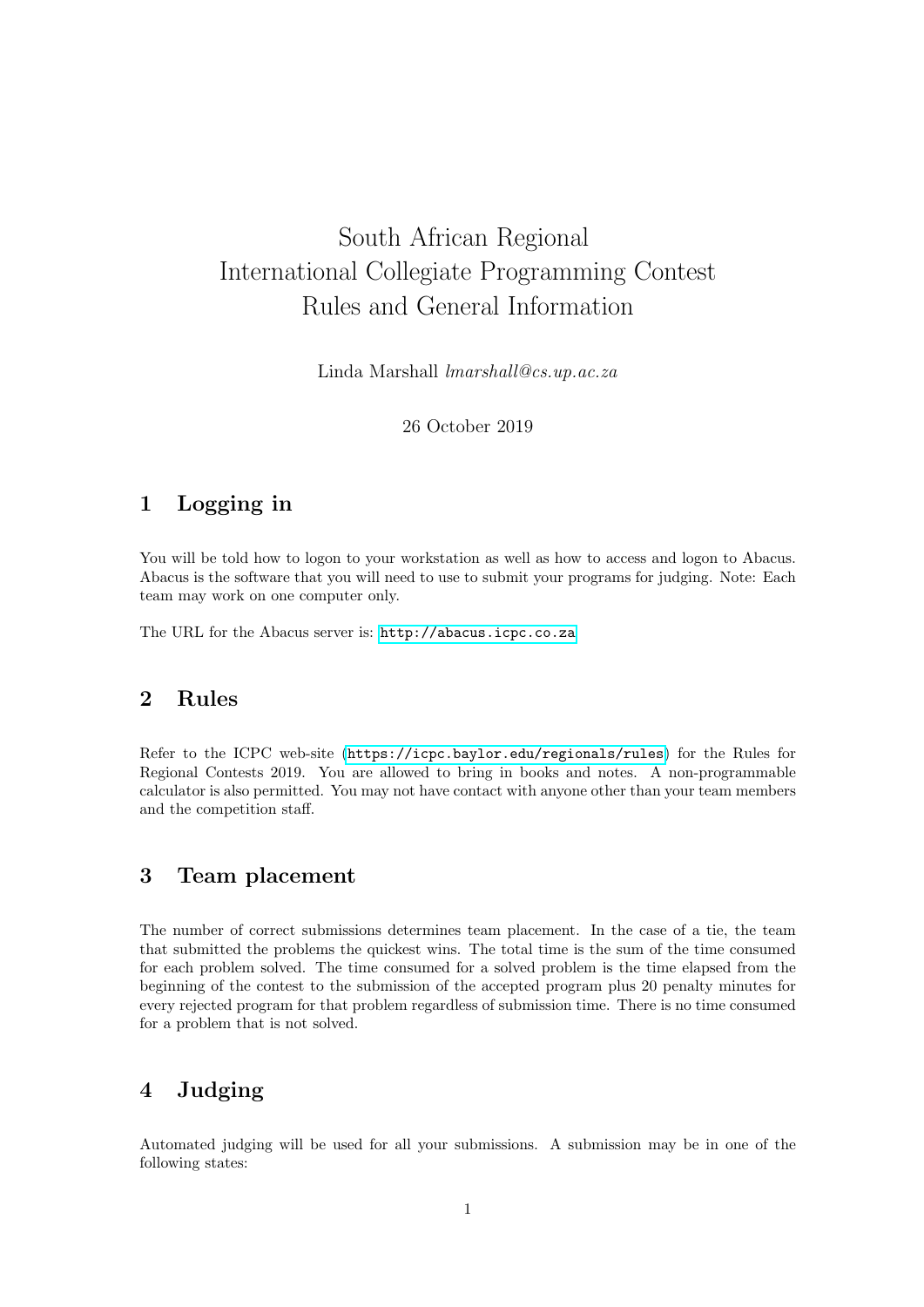- Pending: submitted but not marked
- Compilation failure: submission did not compile, penalty not incurred except in the case of excessive attempts where additional steps, for instance disqualification, may be taken. A compilation failure may be queried by submitting a clarification request, the response will be at the discretion of the judge which is final.
- Time limit exceeded: the execution time has exceeded the time limit specified
- Abnormal termination of program: excessive memory used, program crashes, exception thrown
- Deferred to judge: automated marker results in an incorrect answer, waiting to be judged manually
- Wrong answer: given after manual judge confirmation
- Format error: output does not conform to the format specified
- Correct answer: well done!

Additional information regarding the submission states can be found in the Abacus Manual.

#### 5 Points to take note of

- A maximum of 256MB memory per submission is allowed, unless specifically stated in the problem.
- A maximum of 16MB for the output file of a submission is allowed
- Submissions must execute in the time specified on the problem. The time limits specified on the problem statements are for the full contest test case that is not given to contestants, not for the sample input. Your program must execute within this time limit for the final test data, not for the provided sample data.
- The markers are 64-bit installations of the operating system.
- No submission may attempt file or network access. An "Abnormal termination of program" judgement will be issued if it does.
- It is not always guaranteed that the input will be clean of white space. It is therefore of utmost importance that your submission makes provision for such cases.
- C or C++ programs may not fork and Java programs may not make use of threads, both these cases will cause an "Abnormal termination of program" judgement to be issued
- All input is read from stdin and all output must go to stdout. Refer to the Abacus Manual for more detail.
- Judges have no idea which team requests a clarification, nor which teams made which submissions. Please be sure to indicate the submission id on any submission specific clarification request, or these requests will simply be ignored, or answered with "no response".
- C and  $C_{++}$  programs must exit with exit code 0
- C and C++ programs are compiled into static executables for the automated marking system.
- The first line of the Python script must be: #!/usr/bin/python